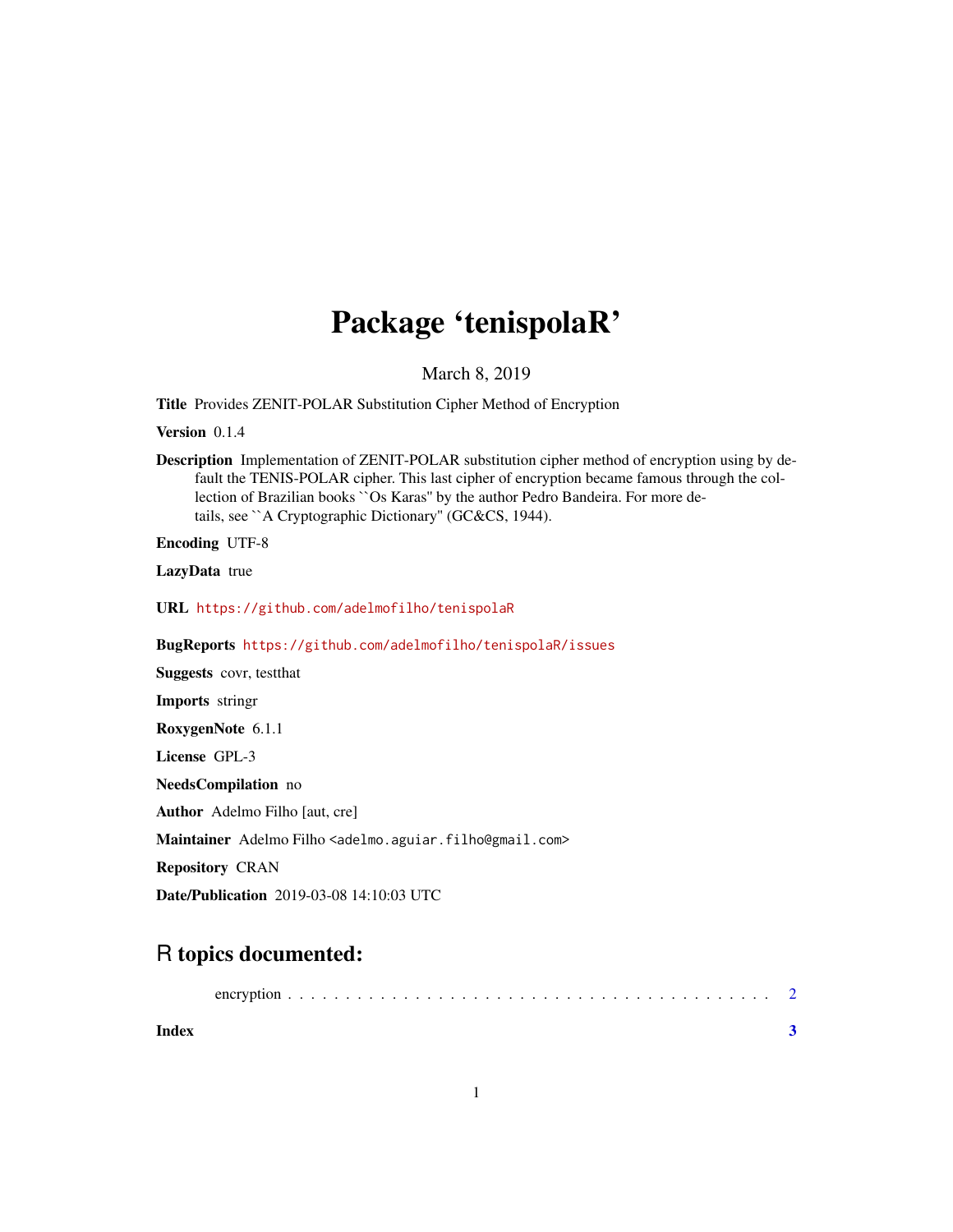<span id="page-1-0"></span>

#### Description

Returns a message encrypted by ZENIT-POLAR substitution cipher method of encryption using by default TENIS-POLAR key.

#### Usage

encryption(x, key\_from = "tenis", key\_to = "polar")

#### Arguments

| X        | message to encrypt    |
|----------|-----------------------|
| key_from | first one-way cipher  |
| kev_to   | second one-way cipher |

#### Details

This kind of encryption replace the nth character of 1th key to the nth character of 2nd key and vice versa.

#### Value

encrypted message

#### Examples

```
x <- "orro o um psibinhe tisi er kisir: e ivorre der ceseir, e celpsisae der cisopir!"
encryption(x, key_from = "polar", key_to = "tenis")
```